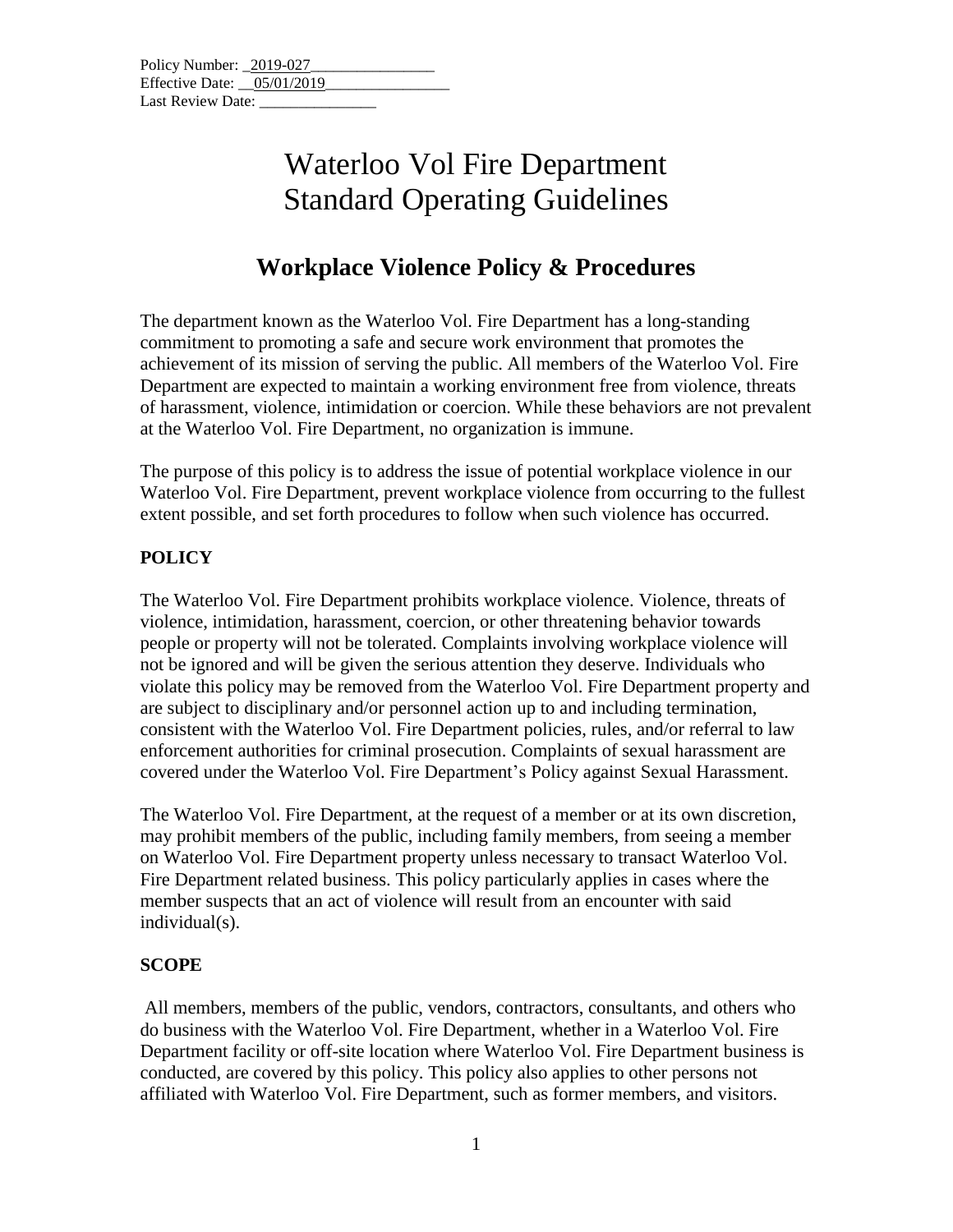When members have complaints about other members, they should contact their fire chief.

#### **DEFINITIONS**

- 1. Workplace violence is any behavior that is violent, threatens violence, coerces, harasses or intimidates others, interferes with an individual's legal rights of movement or expression, or disrupts the workplace, the work environment, or the Waterloo Vol. Fire Department's ability to provide services to the public. It also involves the abuse or intentional non-authorized destruction of property. Workplace violence does not include the use of reasonable force in the defense of oneself or others.
- 2. Disruptive behavior intended to disturb, interfere with or prevent normal activities of the organization (such as but not limited to yelling, using profanity, verbally abusing others, or waving arms and fists).
- 3. Intentional physical contact for the purpose of causing harm (such as but not limited to slapping, stabbing, punching, striking, shoving, or other physical attack).
- 4. Menacing or threatening behavior (such as but not limited to throwing objects, pounding on a desk or door, damaging property, stalking, or otherwise acting aggressively, or making oral or written statements specifically intended to frighten, coerce, or threaten) where a reasonable person would interrupt such behavior as constituting evidence of intent to cause harm to individuals or property.
- 5. Possessing firearms, imitation firearms, knives or other dangerous weapons, instruments or materials. No one within the Waterloo Vol. Fire Department, shall have in their possession a firearm or other dangerous weapon, instrument or material that can be used to inflict bodily harm on an individual or damage to the Waterloo Vol. Fire Department property without specific written authorization from the (authority having jurisdiction) regardless of whether the individual possesses a valid permit to carry the firearm or weapon.
- **6.** Hazing is an abusive, often humiliating form of initiation into or affiliation with a group, including any willful action taken or situation created which recklessly or intentionally endangers the mental or physical health of another. Any willful act by any person alone or acting with others in striking, beating, bruising, or maiming; or seriously offering, threatening, or attempting to strike, beat, bruise,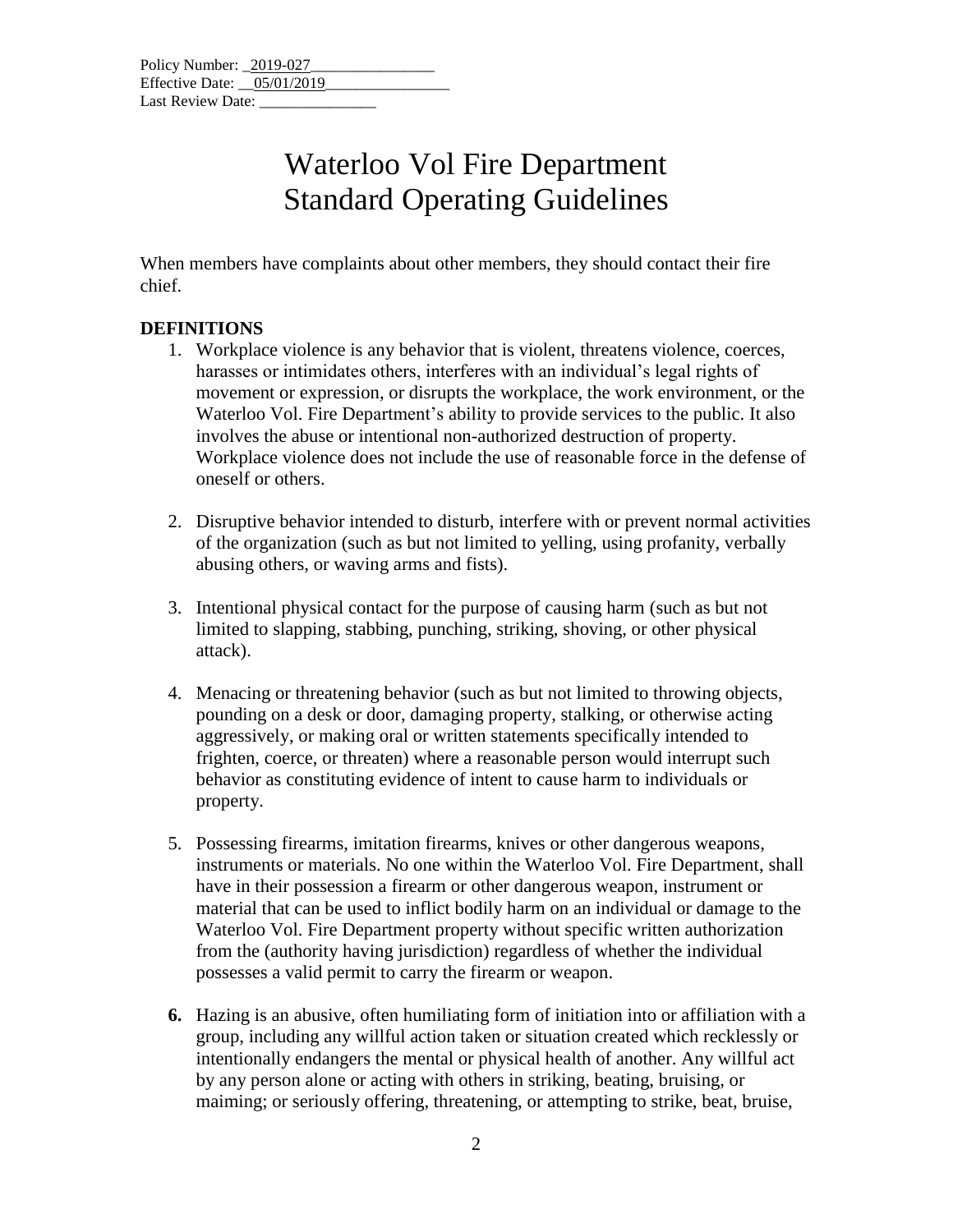or maim, or to do or seriously offer, threaten, or attempt to do physical violence to another made for the purpose of committing any of the act

# **REPORTING OF INCIDENTS**

#### **1. General Reporting Responsibilities:**

Incidents of workplace violence, threats of workplace violence, or observations of workplace violence will not be ignored by any member of the Waterloo Vol. Fire Department. Workplace violence should promptly be reported to any of the Waterloo Vol. Fire Department officers.

Additionally, members are encouraged to report behavior that they reasonably believe poses a potential for workplace violence as defined above. It is important that all members of the Waterloo Vol. Fire Department take this responsibility seriously to effectively maintain a safe working and learning environment.

## **2. Imminent or Actual Violence:**

Any person experiencing or witnessing imminent danger of actual violence involving weapons or personal injury should call their supervisor immediately, or call 911.

#### **3. Acts of Violence Not Involving Weapons or Injuries to Persons:**

Any person who is subject of a suspected violation of the policy involving violence without weapons or person injury, or is a witness to such suspected violation, should report the incident to an department officer, or in lieu thereof, to the (authority having jurisdiction)

## **4. Commission of a Crime:**

All individuals who believe a crime has been committed against them have the right, and are encouraged, to report the incident to the appropriate law enforcement agency.

#### **5. False Reports:**

Members of the Waterloo Vol. Fire Department who make false and malicious complaints of workplace violence, as opposed to complaints which, even if erroneous, are made in good faith, will be subject to disciplinary action and/or referral to civil authorities as deemed appropriate by Civil Service Law.

## **CONFIDENTIALITY**

The Waterloo Vol. Fire Department shall maintain the confidentiality of investigations of